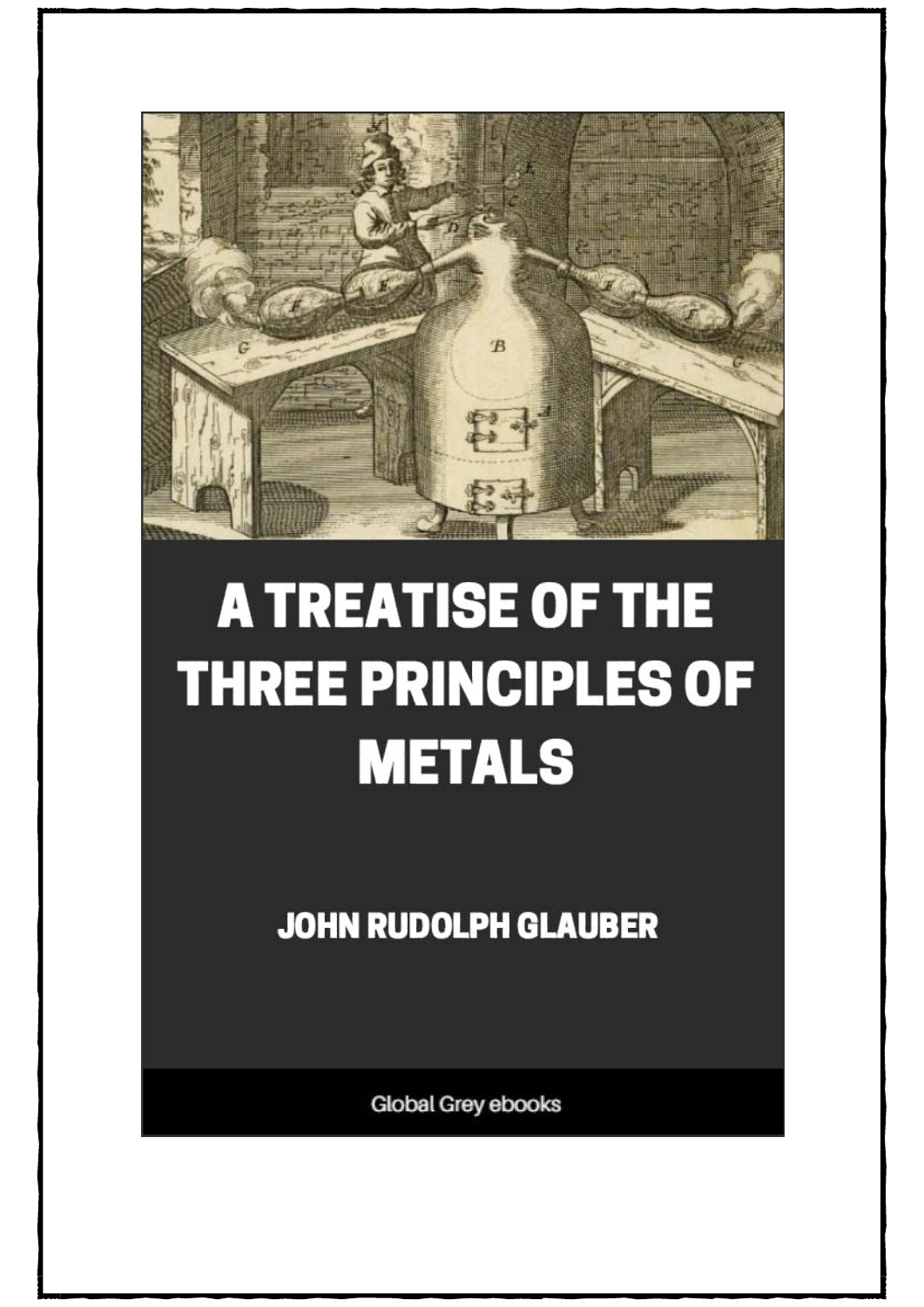# **A TREATISE OF THE THREE PRINCIPLES OF METALS**

**BY JOHN RUDOLPH GLAUBER**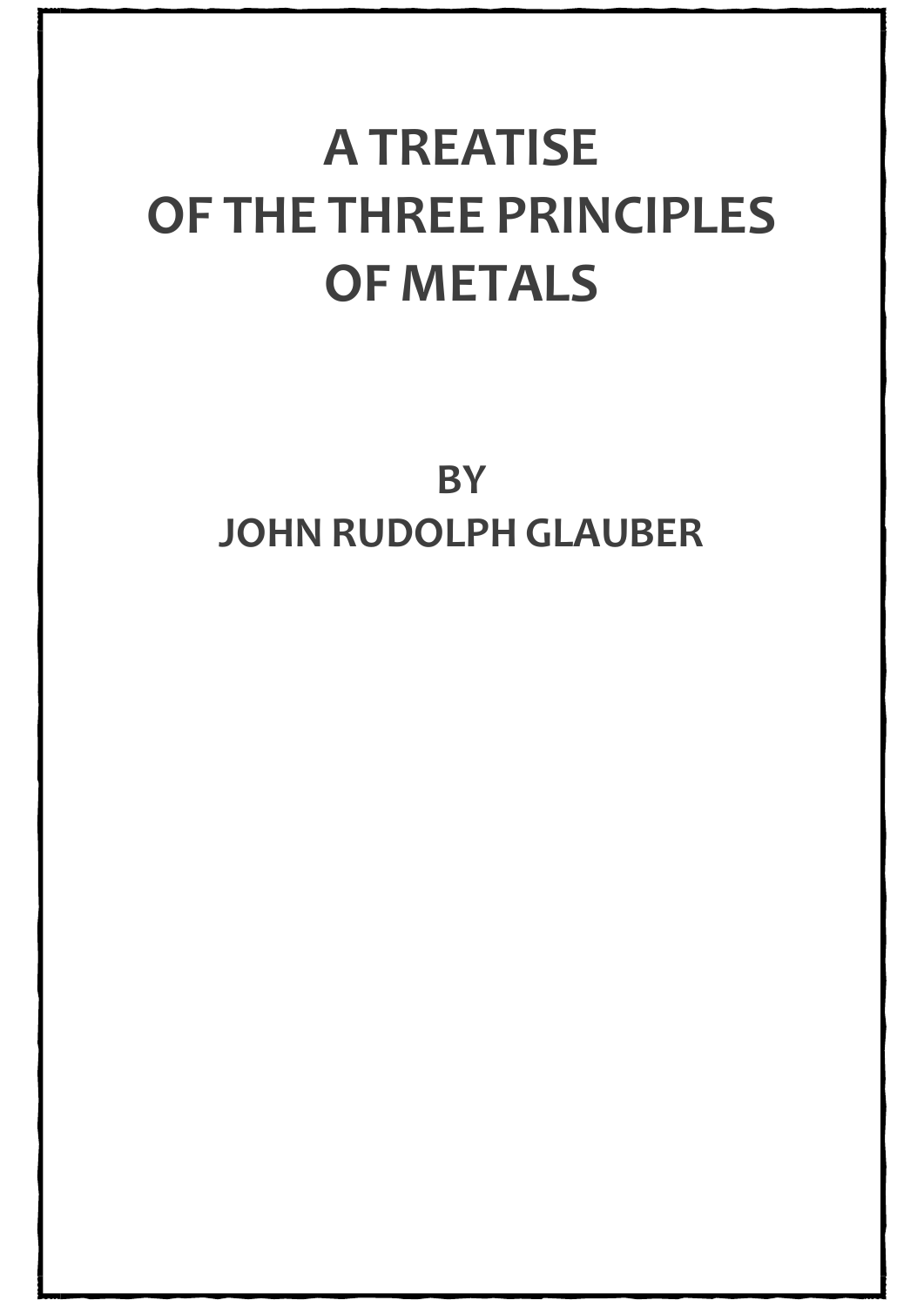A Treatise of the Three Principles of Metals by John Rudolph Glauber.

This edition was created and published by Global Grey

©GlobalGrey 2018



**[globalgreyebooks.com](https://www.globalgreyebooks.com/)**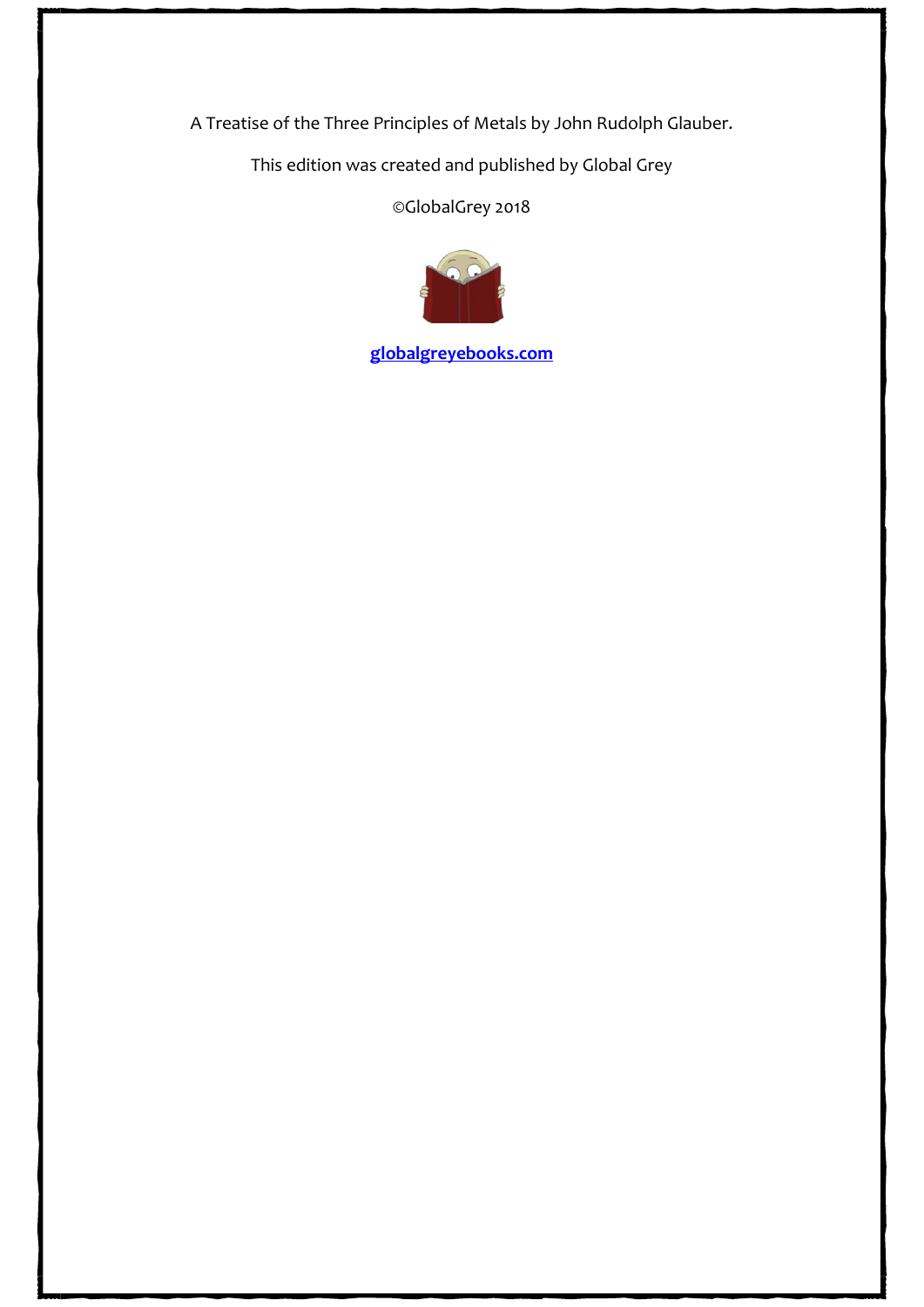**CONTENTS** [Of Sulphur](#page-4-0) [Of Mercury](#page-34-0) [Of The Salt](#page-50-0)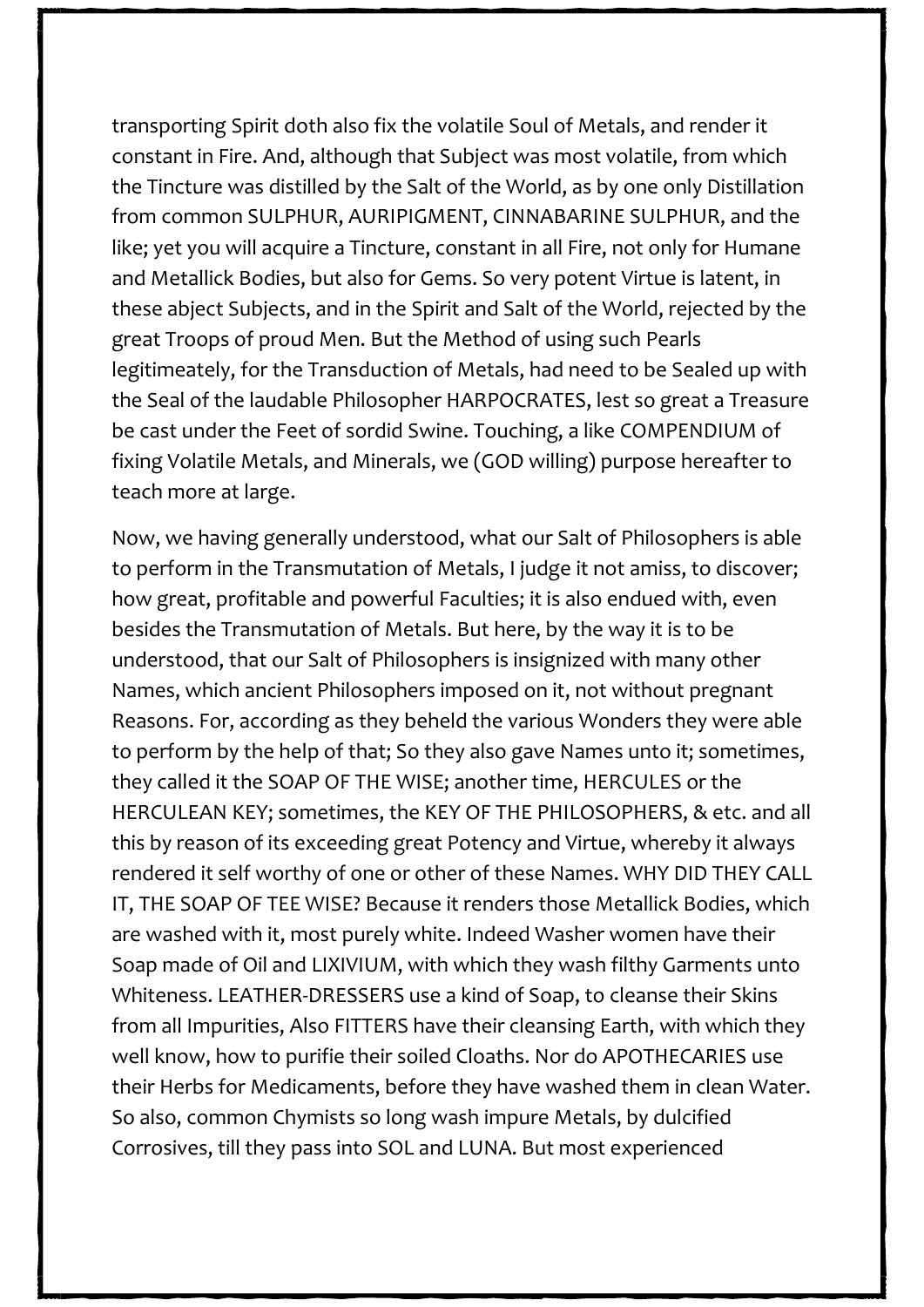A Treatise of the Three Principles of Metals by John Rudolph Glauber.

This edition was created and published by Global Grey

@GlobalGrey 2018

globalgreyebooks.com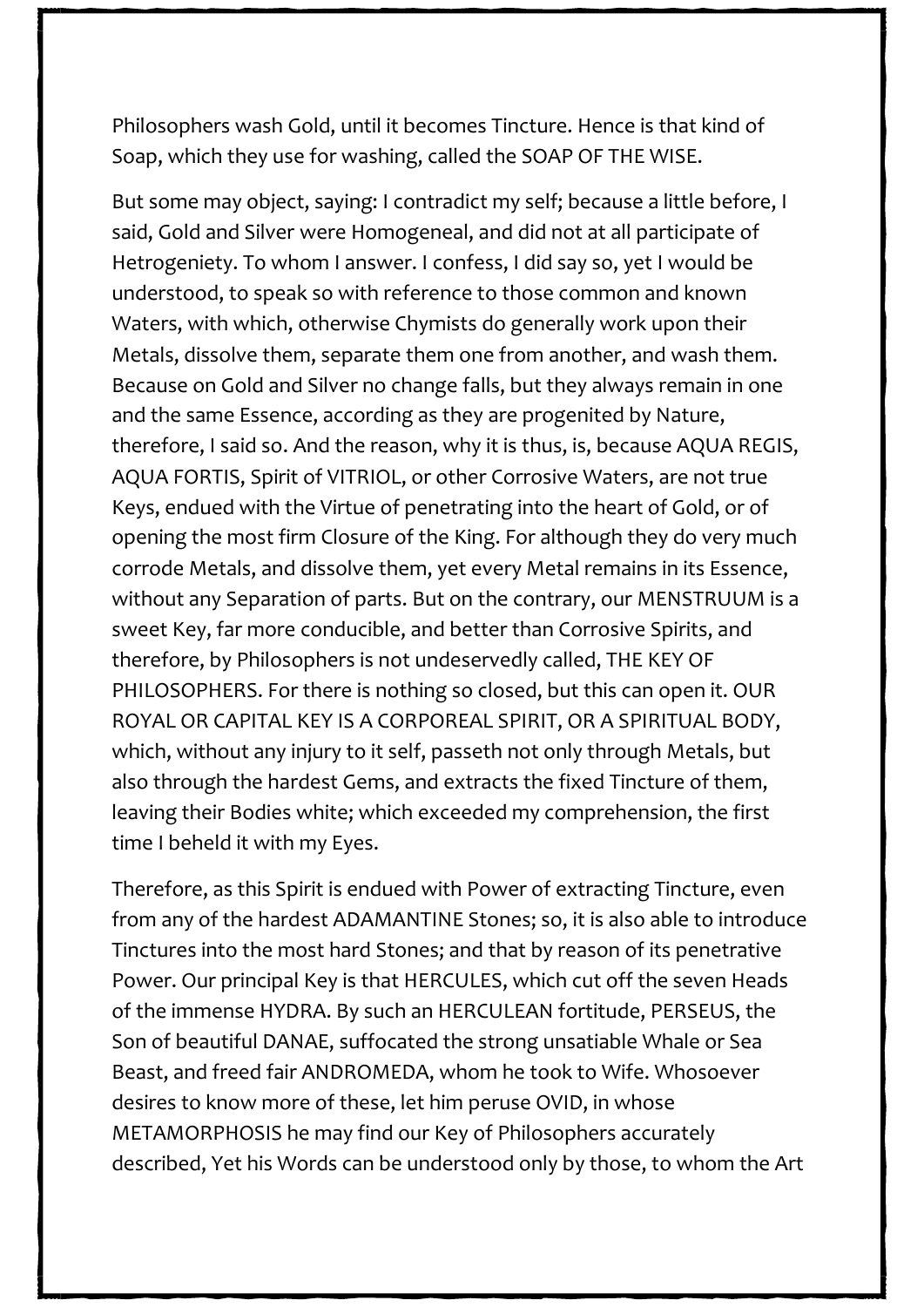is already known: Otherwise, it will be impossible, from Fables, to extract the sufficient knowledge thereof. It is GOD only, that gives light to understand abstruse things; namely, to those, who fear, love and adore him: More of which, you may find among pious Heathens, than among the Slanderous Malignant, false, Christians of this time.

This Fable of OVID, I explained before some of my intimate Friends; and besides, before them shewed the Impregnation of DANAE, BY JUPITERS GOLDEN SHOWER: Yet they gave no credit to this Demonstration, because the thing seemed so vile. Would you hear it? I set a narrow—mouthed Glass Body, with a flat bottom, upon a Table, and from above through the small mouth, I poured DANAE, KING OF ACRISIUS his beautiful Daughter, into the Glass or Tower, then, by the Counsel and help of JOVE, I formed a Golden Shower, which (through the Roof, that is, through the small mouth of the Glass) I instilled down, into the Bosom of the aforesaid DANAE, which she spontaneously received, and was thereby impregnated, and quickly brought forth her Son PERSEUS; who afterward, carried upon the winged Horse PEGASUS, suddenly helped the fair ANDROMEDA, and, freeing her from the Jaws of the Sea Monster, took her to Wife. Afterward, he slew the strong and unconquered GORGONS, and got the Golden Gardens\* (\*Gold Bearing). If any one looks upon this Fable, with the right Eye of his understanding, he will find, that OVID hath so clearly and perspicuously described our HERCULES, or Philosophers KEY OF KEYS; that every one, having knowledge of our Work, in reading this must necessarily be amazed, to see the whole Art so evidently detected, and as it were exposed to sight. But its being discerned and understood by so few, must be ascribed to the defect of their internal Sight, and the darkness of their Sins, in which they have involved themselves, and are still resolved to abide in. Therefore GOD, according to his Justice, deservedly permits such Slaves of Avarice and Pride to stick in perpetual Blindness, to grope for, and in vain seek, the way of escaping those Evils. For here, the hard is Softened, the soft is Hardened, the fixed Volatilized, the Volatile fixed, the Bitter Corrosive dulcified, but the sweet Converted into a Key, opening all compact Enclosures. More touching so great a Mystery, I shall not at this time relate. But, to whomsoever GOD shall grant this principal Universal Key, he may, according to his Hearts desire, go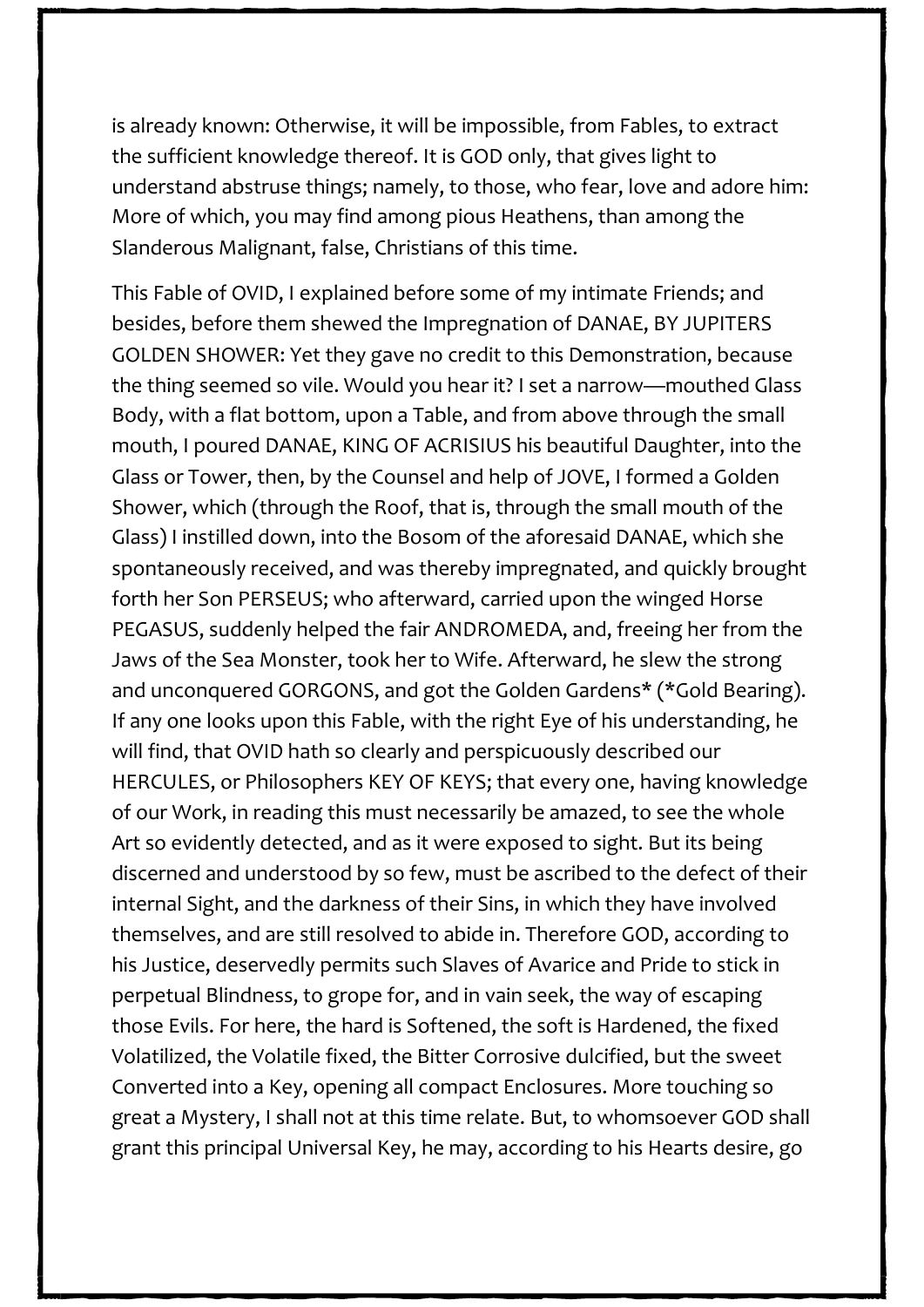whither he will, nothing can be able to resist him: For which so great Benefit we owe thanks and Praise to the most wise GOD, for ever,

#### AMEN.

Also VIRGIL, in a few HEROICK WORDS, evidently enough describes the way of preparing our Red Oil of VITRIOL. Therefore I thought it worth while to insert his Words, also, that he, to whom GOD shall give the Blessing, may the better understand the occult meaning of the Poet.

*Consider first, what here is to be done.*

*A Golden Branch, with Leaves of Gold thereon, Upon a Tree concealed groweth. This To the infernal JUNO sacred is: But the whole Grove, with dismal shades of Night, Obscure and keep the same from Humane sight. And till some one shall take down from the Tree This GOLDEN BRANCH, there can no Entrance be Into Earths Caverns. BEAUTEOUS PROSERPINE Ordained hath, that this rare Gift divine Shall brought be unto her. No sooner is The first BRANCH CROPT, but in the place of this A Second Sprouts, and that most pure and fine, As did the first, with GOLDEN LEAVES will shine. Therefore first view it well; when rightly known This BRANCH is unto Thee, then with thy own Hand crop the same: For it will follow Thee, If Thou by FATES for this Work chosen be.*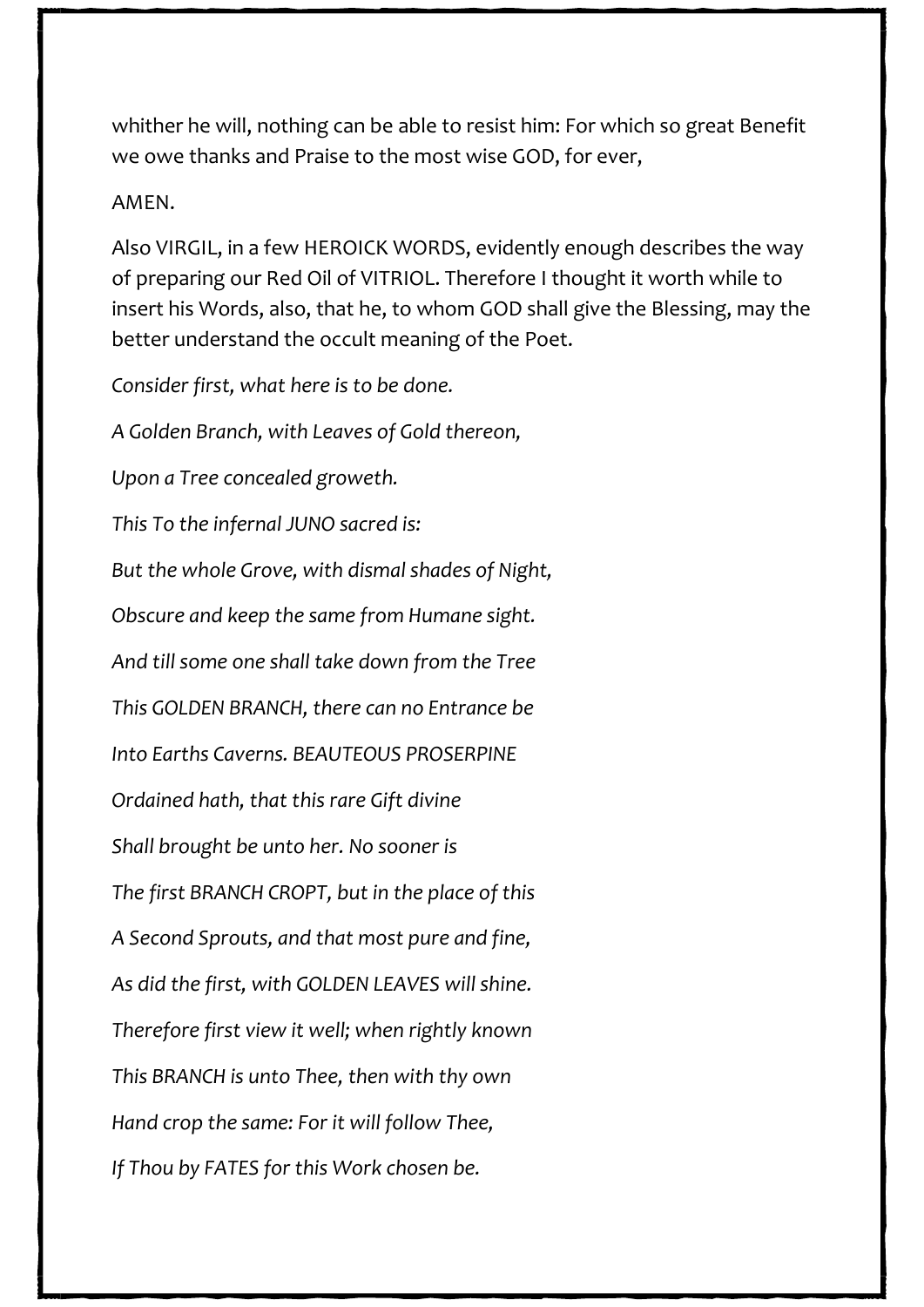#### *If otherwise, no Humane violence,*

## *Nor strength of Iron, force it can from thence.*

VIRGIL here calls VITRIOL, a concealed, that is, a shadowed Tree; adding, that by the help of PROSERPINA, PLUTO'S Wife, but one Branch can be cropped by him, whom Fortune shall favour; and that it is willing to be plucked off by any Skillful Man desirous of the same. Such a Branch is consecrated to JUNO, & etc. We know JUNO according to Poetical Fictions was the Wife and Sister of JUPITER, but PROSERPINA the Daughter of JUPITER and CERES, or (as some say) of ISIS, whom PLUTO the God of Hell stole away from her Parents and Married her. From all which it clearly appeareth, that this Golden Branch sprouting in the green Tree of VITRIOL, could not be cropped, or obtained without PROSERPINA'S help. Therefore if any one would crop such Golden Boughs from like shadowed Trees, he must learn to know PROSERPINA, and consult with her; because she only can profit him, and prevail with her Husband, to wax the more hot in his infernal Sweating stove, that thence into another place may ascend a Spirit or Oil of a Blood—Red Colour.

But this is to be considered accurately, lest this Work, like many other of our Undertakings, be frustrated. Therefore GOD is to be prayed to for his Blessing: For if the Benediction of GOD be not present, all endeavour will be in vain; as I have more than once experienced. Although I did demonstrate our helper PROSERPINA, to some of my loving Friends, and taught them how to obtain and rightly use her; yet they were all destitute of so good Fortune, as to elaborate it as it should be elaborated: Yet at length more accurately hitting the Mark, their work succeeded happily twice or thrice, but never afterward.

From which, being so evident, it is plain enough, that such ARCANUM'S are so preserved by the All-seeing Eye of the Divine Providence, as it is never permitted to all Operators promiscuously, that every one of them should attain to the highest Science, and thenceforth the Good given to perniciously abused. Wherefore, although one Man communicate any famous Secret to another; yet, if GOD be not favourable, he can never prepare the same, but shall lose his Labour and Charges, spend his time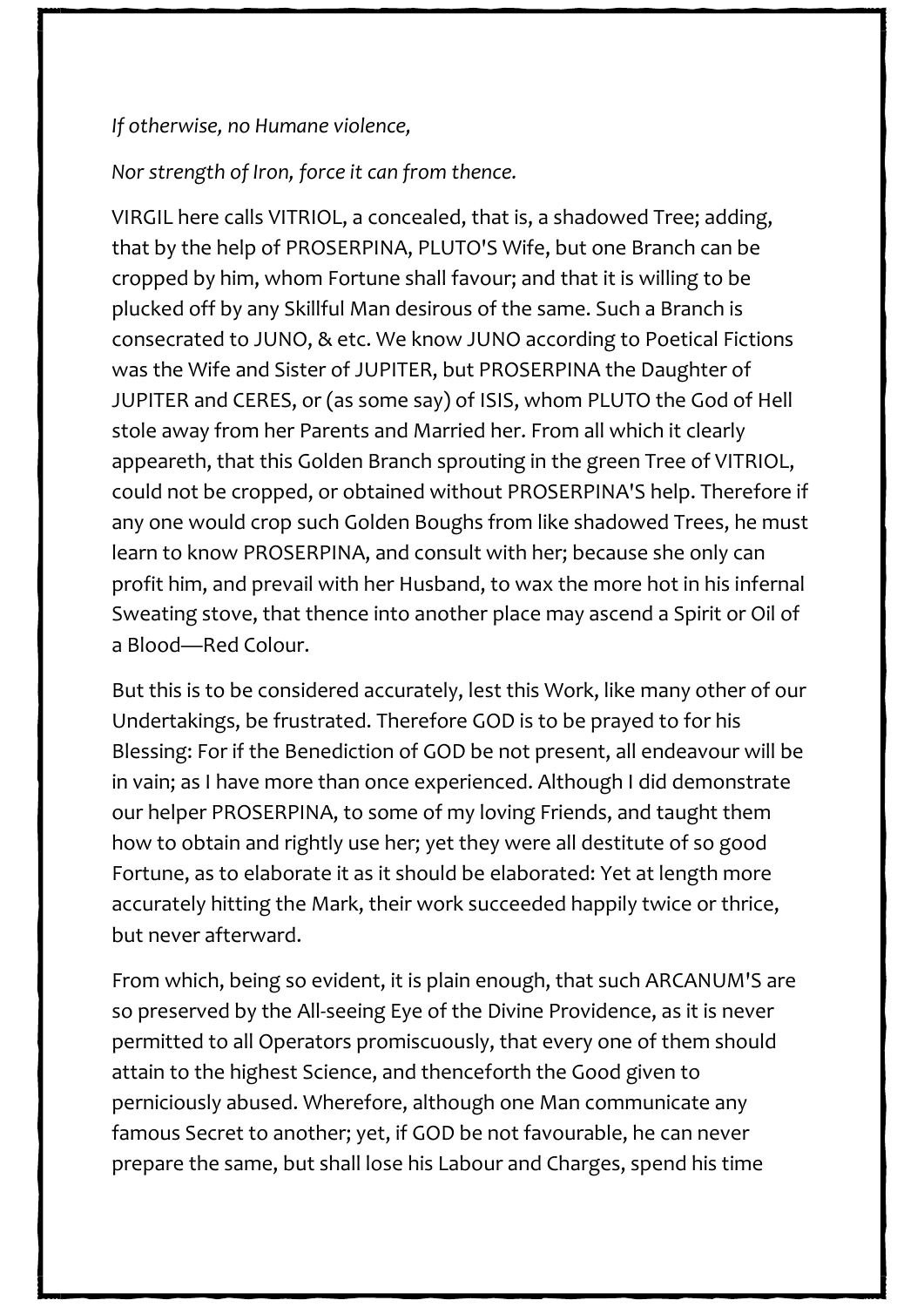unprofitably, and instead of a Golden Harvest, reap nothing but Trouble and Grief.

Hence they drew their Original, who writ of the Secret ripening Fire. OUR FIRE, BEFORE COAGULATION, ALWAYS BURNS IN OUR GLASS, BUT EXTERNALLY NOT. It is sufficiently manifest, that Philosophers, by their SECRET FIRE, understood Oil of VITRIOL; and that their Fire, is only Fire before Coagulation; after that, no more so, but a sweet Ripening Stone. Therefore they add, that before Coagulation it is Fire, but after Coagulation no so. Aptly with this agrees that Writing of ancient Philosophers. VISITABIS INTERIORA TERRAE, RECTIFICANDO INVENIES OCCULTUM LAPIDEM VERAM MEDICINAM. To which Monument of ancient Philosophers, we may fitly subjoin this sutable Poesie, making for our present Purpose, and expressing the same in few Words.

#### *Dissolve the Fixt, and make the Fixed fly,*

### *The Flying fix, and then live happily.*

In these few Words are compendiously contained, all whatsoever I have largely written in this Treatise.

Moreover, our Salt of Philosophers, besides its being a MEDICINE, and fit for Transmutation of Metals, is also endued with other famous Virtues, of which at this time I cannot forbear to write. Philosophers have written, that their Key of Keys doth indifferently open all closed Bodies, and that it is endued with a Virtue, breaking most hard and Adamantine Stones, and taking from them, their inclosed Treasure; for acquiring which, there is nothing at all in the whole Nature of things given, except this our Key, by help of which the most firmly locked Inclosure may be unlocked. As for Example. A GRANATE is a Stone of so great hardness, as although it may easily be reduced to Powder, yet it can never be corroded even by the sharpest AQUA FORTIS, nor dissolved, nor can it be Anatomized. Wherefore, although these Corrosives, vulgarly known, prevail not against this excellent Stone, (which visibly in it self contains a noble Tincture of Gold, and also is not a little impregnated with invisible Corporeal Gold, as plainly appears by its weight: For it is much more ponderous than all other precious Stones, or the more vile small Stones) but are judged as unprofitable for this kind of Labour; yet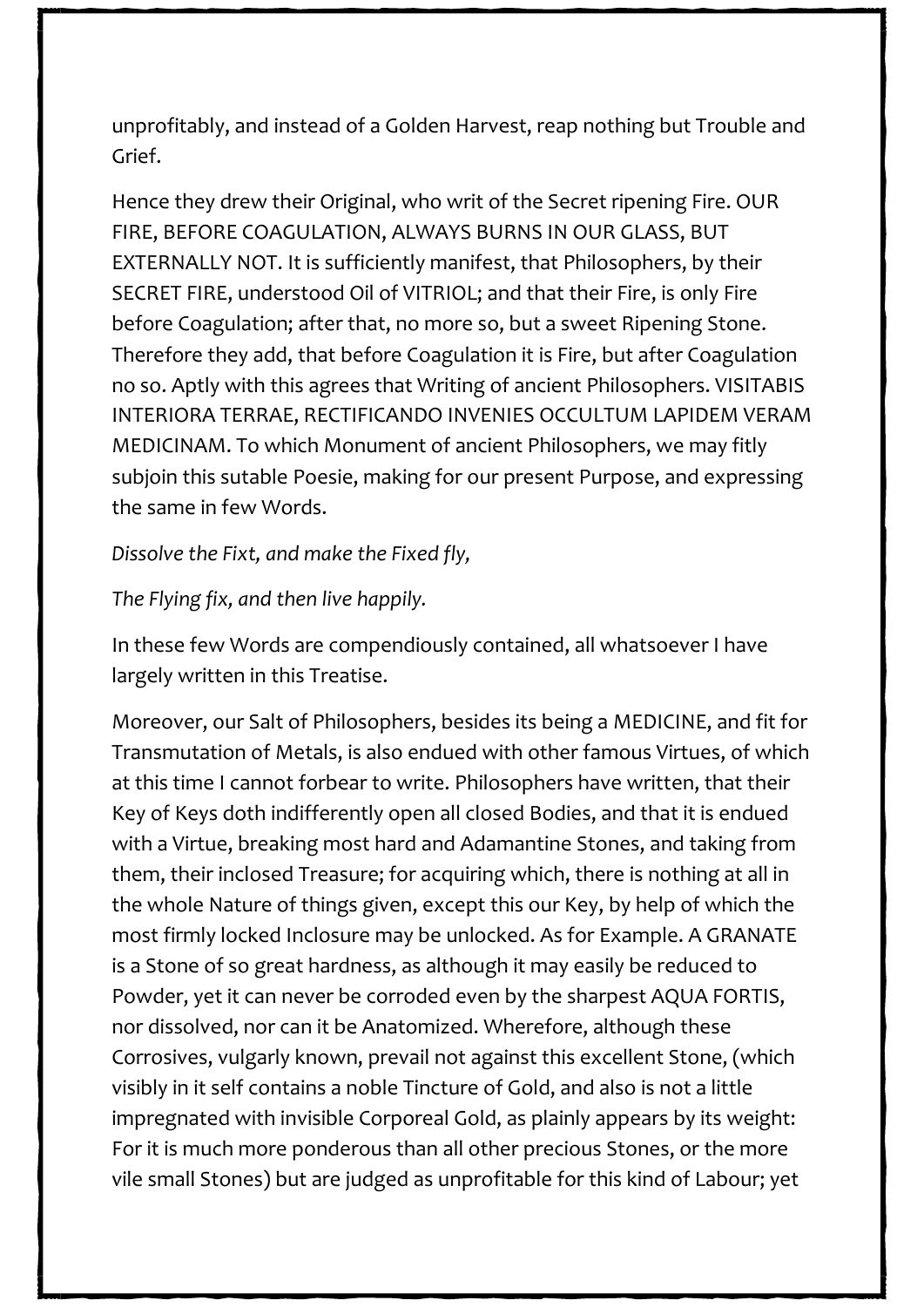our SWEET SALT possesseth so potent a Faculty, as it can easily open the same and take from it all its Treasure; in so much, as if there were but this only use of it, (and no other like, better or more excellent were known) it would abundantly satisfie every honest Man, to live amply therewith, and to maintain his Family with great Tranquility.

# **Behold I present to you, yet another Royal Experiment, which I have not long since effected, by the help of our Red Stone, in the following manner.**

One day I cast our Red Stone upon Gold, in Flux, only for a Tryal, whether by the help of that, the Gold would be tinged with an higher Colour; because I found, that Silver had took a yellow Colour from the same, But after I had poured out the Mixture, I found what was contrary to my Hope. For it was so far from exalting my Gold in Colour, as on the contrary, it took from the same almost all its Colour, so as it was white like Silver. At first, I was not a little troubled, that, contrary to my Expectation, I should work so unhappily. But returning to my self, I begun to think, whether this my Red Stone (being, perhaps made of Steel) was not that CHALYBS, (or Steel) which SENDIVOGIUS so highly extolled in his Writings, and said, it could extract from Gold its Tincture. But since, by reason of other Business intervening, I had no leisure to proceed further in the Work begun, I was Constrained to leave the whole for some higher Experience to another time. Yet I cannot but wonder, that our Key of Keys should so readily unlock every Closure of Gold, and be able to spoil it of its Royal Soul: Whereas otherwise, Gold according to the Sayings of all Philosophers, (as in very deed is true) and according to the common Opinion of all other Men, experienced in Chymical Labours, is accounted to consist of such Homogeneal parts, as are difficultly separable. If the most wise GOD prolong my Life; and also grant Time and Opportunity of making further Tryal, I will spare no Labour, or Cost to find out that ARCANUM, until by the gracious help of GOD'S assistance, I shall become the Master of that Art of Arts. For now unto me the Gate of the Royal Closet is opened (would not be envied for what I now say) by our HERCULEAN Key in such a manner, as, I doubt not, but in a short time (unless the supream Deity, which I have no cause to fear, notably resist me) to obtain the Kings Crown made of a Carbuncle, and be able to distribute the same among the needy, to relieve their necessity. To which my hope, let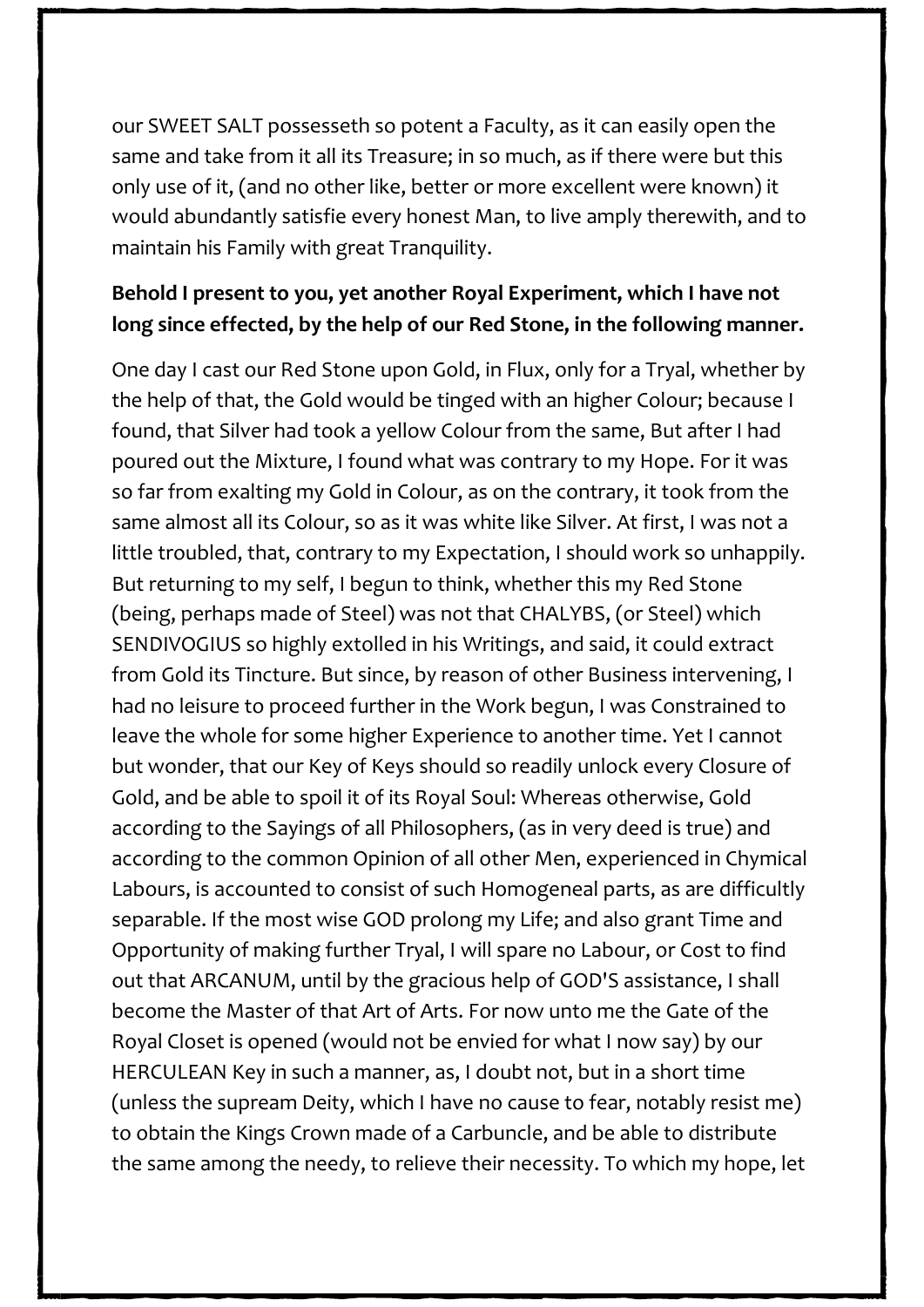the most wise GOD give a Blessing, so, as the Event may answer my Desires, AMEN.

Moreover, Philosophers say, that whosoever obtains their Stone, can so qualifie Glass, as, if it fall, it shall not break, but be found lying unbroke, like Metal. Which indeed I have often read, but could never believe it was so to be understood according to the Letter. Yet after GOD, by his Grace, had conferred on Me our Wonderful Salt, for Curiosity Sake, I could not forbear to make an Experiment, to know, whether what was written thereof was consentaneous to Truth. Therefore, I took a little broken Glass, melted it in a Crucible, and then cast upon it only a very little of our Salt, which it continually took in, and thence received a white Colour. I poured out the Mixture, and trying, whether it had passed into another than its first Nature, I found my Glass had received a new Disposition, and became flexible like hardened Steel Wire, and after flexion came to its first form: But after many bendings, to and again, it at length broke. Whence I learned, that it was no Fable, but plainly possible by Art to prepare Glass so, as it may be no less flexible, like Metal, than it is transparent. But since I have not had Opportunity to make further Tryal, and cannot yet absolutely profess my self an Artist in that kind of Work; yet, I can say, that what others have affirmed thereof, is not estranged from Verity, Therefore I must wait, till time (with the favour of GOD) give me further Experience thereof.

Also, touching the Stone it self, Philosophers write, that it qualifies its Possessors so, with Lightness and Cheerfulness, that it can, like a Bird, fly up on high from the ground; which is a thing so much repugnant to Nature, as no Credit can be given to it, unless it be interpretated Hieroglyphically, Allegorically or Enigmanically. But that it greatly exhilarates him, who by the benefit thereof can effect the aforesaid Wonders, it is very easie to be believed. For in my self I have found the like Exhilaration, when I have, with these my Eyes, made certain very great Proofs and Experiments by the help of that. When I lay, for four years, Continually sick, and during that time, exercised my mind with various Speculations, making some Proofs, I at length found the Truth, and understood that this wonderful Salt, being tryed upon Metals and Stones, did most exactly agree with the Philosophers Description of it: Then, I say, my whole Nature, because of that, was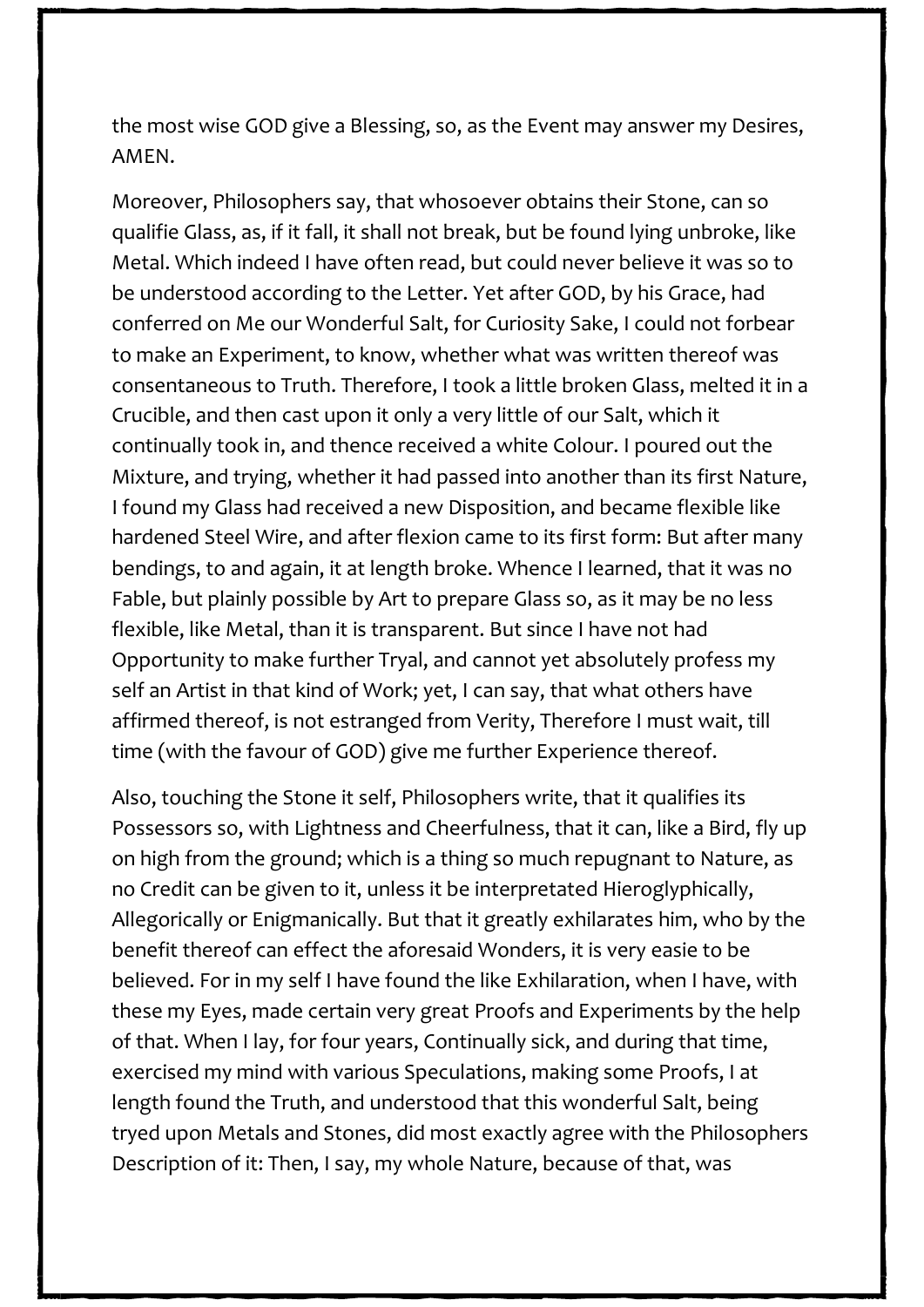astonished, and daily so notably reduced to a better Constitution, as I can never sufficiently admire the Grace of GOD, and return due Praises to him for so great Gifts. For I, who by reason of my Sickness, could never rise out of Bed before Noon, could afterward rise betimes in the Morning, and go into my Laboratory. Also for a long time before, I could digest neither Flesh nor Fish, but was constrained to live with Bread and Wine only; yet now (thanks be to GOD) I am able to eat some small Portion of Flesh and Fish, together with other Meats. Likewise for above a whole Year, through weakness of Body, I could scarcely write a Line or two, so as in two Years space I committed nothing to the Press: But now, GOD, the Giver of all good Gifts, hath made my hands so ready for Motion, as I sing to him incessant Praises. Without that new refreshing of Strength, this present Treatise could never have been published. And this so great Good befel me from no other Cause, than from GOD, and this precious Stone.

Therefore, whosoever is desirous to partake of this great Blessing of GOD, let him not come to Me, unto whom is given no leave to Communicate; but let him come to the Love of GOD, and draw that laudable Good from him, as from the most limpid and living Fountain: Because, it is to be found with him only, not with Men. If a Man humble in Heart, and void of Hypocrisie, hearing this, will follow my Counsel, he may perhaps find a prosperous Event according to his Wish: If otherwise, adverse and contrary. For GOD is not wont to gracefully to regard the words of the deceitful, but the Hearts of candid Men.

Many other such things might be produced, touching our Tinging Stone: But no necessity persuades to expend time thereabout. Enough is spoken. For Whose Eyes soever GOD shall open, he will on every side see so many things sufficient for him, as not to need any further information. All things are clear to the clear—sighted, which appear dark to the Blind. GOD only is the Light, and all, who are near to GOD, are by him so illuminated, as they can see. But the more remote any Man is from GOD, the nearer will he be to the contrary of Light, which is Darkness. Therefore, whosoever desires to be illuminated with the brightness of Divine Light, must fly from Darkness, which is to be shunned. For Darkness and Light are inconsistent in one and the same Subject; which is a thing accureately to be observed by every Reader.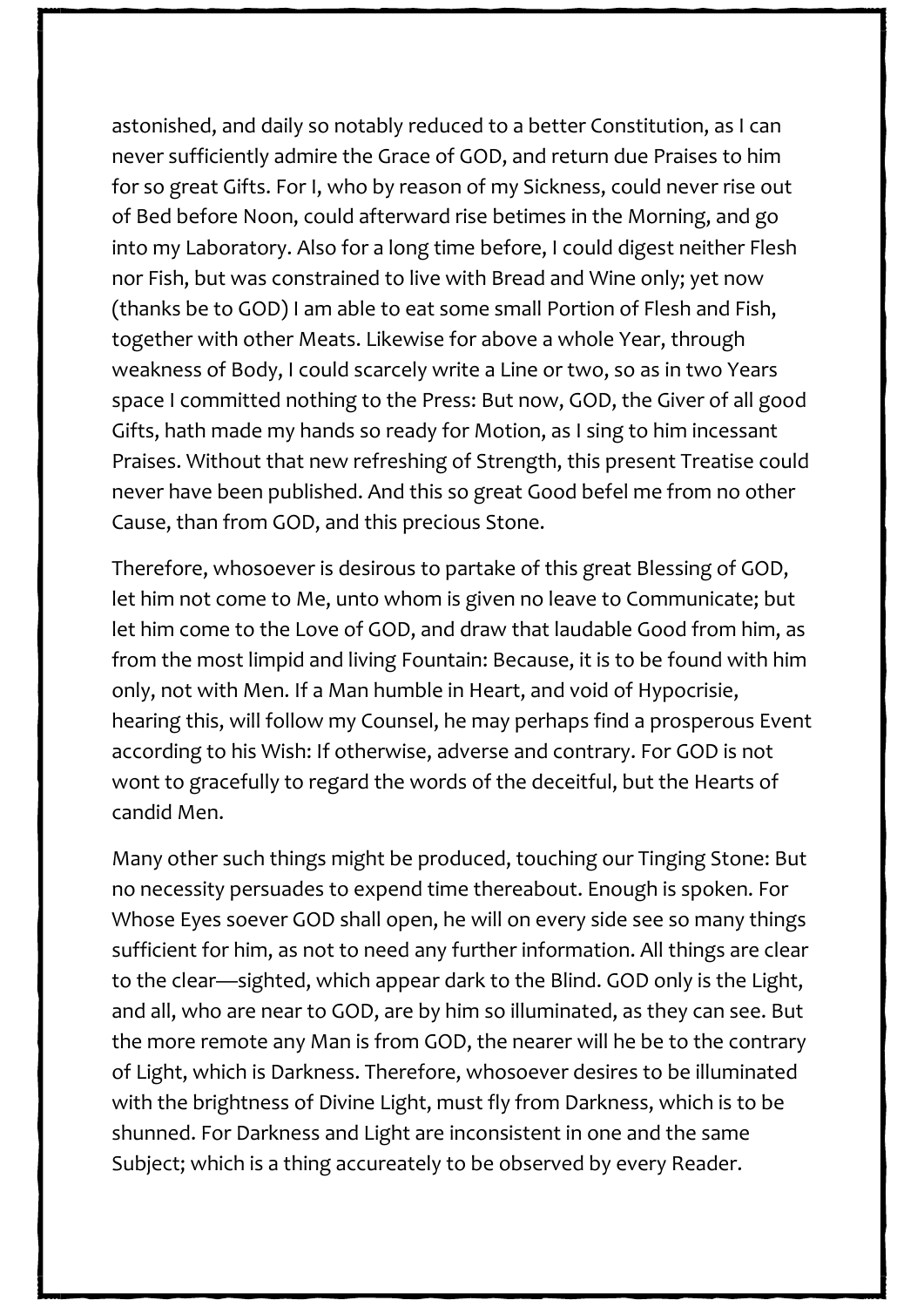# **A Corollary.**

We have, in this little Treatise taught, that the Salt of Metals is prepared of VITRIOL, and that there is a difference to be observed, Viz. this, Common Oil of VITRIOL doth indeed suffer it self to be Coagulated into a sweet Salt or Stone, wherewith (particularly) vulgar Metals are amended, and Tinctures extracted from Gems, although it wants a tinging Virtue: But Metals may also be tinged by the Coagulated Red Oil.

We likewise shewed, that you cannot get this Red Oil, without the help of that Goddess PROSERPINA. Yet by the way, it is to be noted; that the aforesaid PROSERPINA is no other than a white Sulphureous Salt, which added to the VITRIOL causeth the Tinctures of VITRIOL to ascend in Distillation. That, after it shall be duly Coagulated into a Stone not Corrosive, manifests such Effects, as we have ascribed to it. I also thought good to advise, that our Oil of VITRIOL in its Preparation requires great Care and Industry, that the Tincture may be made Rich enough: For otherwise, it discovers but little Virtue in Transmutation.

Also you shall never get so great a quantity of that Red Oil, as will satisfie the Common sort of covetous Men: Because that comes not till at last, after all the White is ascended. But he, that can get a large quantity of the White, will not trouble himself to get the Red: Because the White also, by the help of PROSERPINA, may be converted into Red. Which if it were not so, the Saying of VIRGIL could scarcely be found true, viz. that when the hand is readily to be cut off, not one Branch only, but many other, If Fortune shall so far favour any Artist.

Therefore, I forbear to write more at this time. Let him, who cannot content himself with these here written, search the Monuments of Philosophers, writing, that there is such an Art, by the benefit of which, with one only Pound of Coals, a whole Pound of Oil of VITRIOL may be distilled. Yet such an Artifice must not so soon be spread among the People.

To whom GOD reveals the same, he may prepare it, according to his own desire; if it be otherwise, let him comfort himself with this Meditation of Patience, viz. that he was not worthy of so great Gifts.